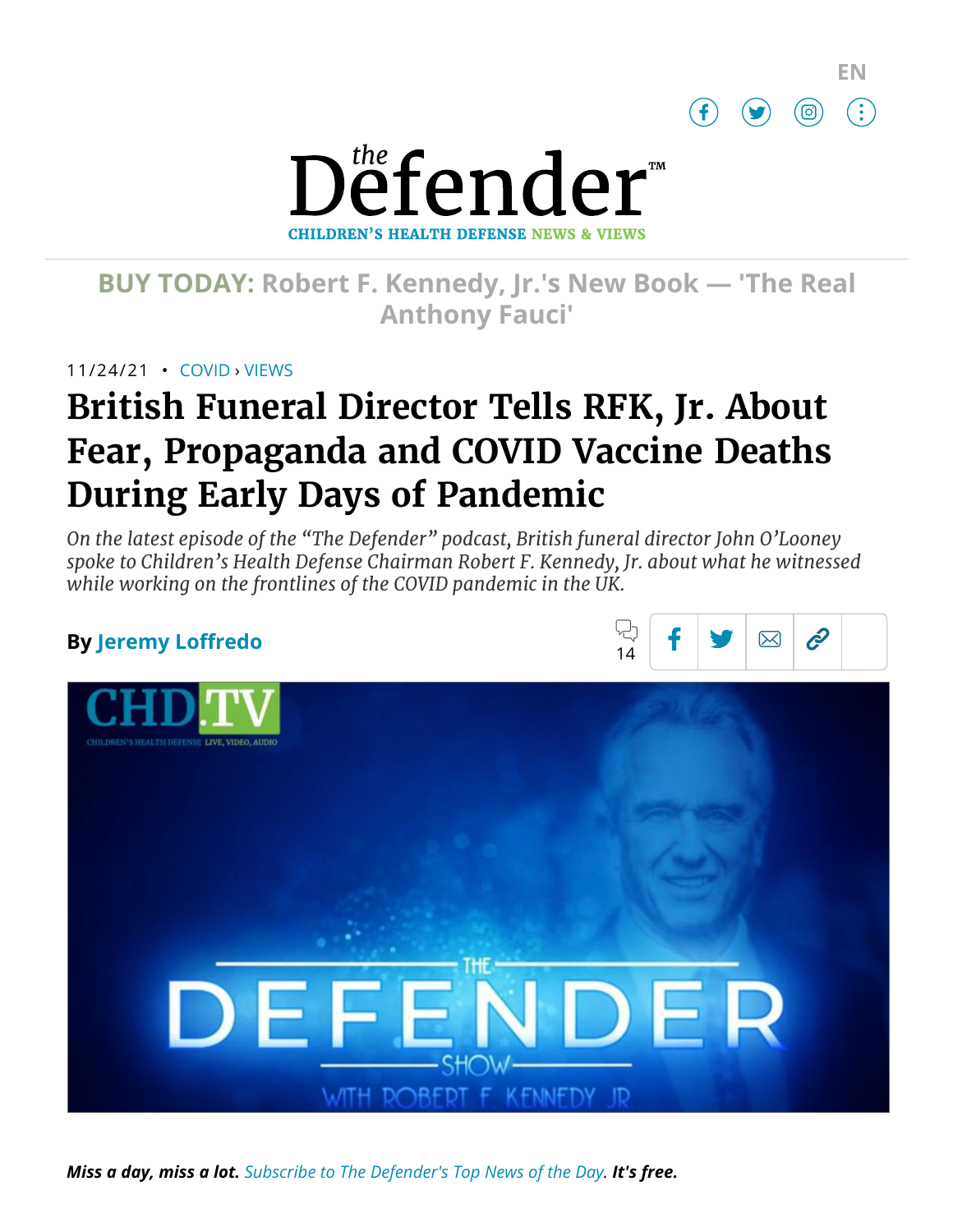On the latest episode of the "The Defender" podcast, British funeral director John O'Looney told [Children's](https://childrenshealthdefense.org/) Health Defense Chairman Robert F. Kennedy, Jr. what he witnessed while working on the frontlines of the COVID pandemic in the UK.

O'Looney told Kennedy how the UK media misrepresented [COVID](https://childrenshealthdefense.org/defender_category/covid/) to scare the public, how powerful sedatives were overprescribed in senior care homes and how do not resuscitate (DNR) orders were assigned to patients without consent.

O'Looney described how early on in the pandemic, the BBC contacted him for an interview — then turned the interview into a propaganda piece to spread fear. He said the BBC journalist spent 20 minutes going over "what she wanted [him] to say."

"[The BBC] got me to dress up in full PPE and a face mask, which is not something I would usually do," he said.

# **BUY TODAY: Robert F. Kennedy, Jr.'s New Book — 'The [Real Anthony](https://www.amazon.com/Real-Anthony-Fauci-Democracy-Childrens/dp/1510766804) Fauci'**

O'Looney told Kennedy that as a funeral director, he witnessed many deaths wrongfully labeled as COVID deaths. For example, he recalled the case of a man "who was hit by a car and [died with] tire marks from his head to his shoulder." The man's death was attributed to COVID, O'Looney said.

O'Looney said senior care homes pushed the powerful sedative [midazolam](https://www.ncbi.nlm.nih.gov/pmc/articles/PMC7065504/) on older people. Through the UK's equivalent of a Freedom of Information Act request, O'Looney discovered UK government purchases of midazolam rose by 300% to 1,000% during the pandemic.

In the U.S., the drug is used for state-sanctioned lethal [injections.](https://deathpenaltyinfo.org/executions/lethal-injection/overview-of-lethal-injection-protocols)

O'Looney discussed how during the height of the UK's COVID spike, DNR orders were given to COVID patients without the patient's consent or the patient's family's consent.

The UK media [reported](https://www.theguardian.com/world/2021/feb/13/new-do-not-resuscitate-orders-imposed-on-covid-19-patients-with-learning-difficulties) these DNR orders were given predominantly to those with learning and other disabilities.

O'Looney dismissed claims that he's "anti-vax," saying he's had "all vaccines throughout his lifetime with the exception of the COVID vaccine because I see firsthand the damage it's doing."

O'Looney also told Kennedy he's seen an "unprecedented" number of deaths following COVID vaccination.

#### **Listen to the interview here:**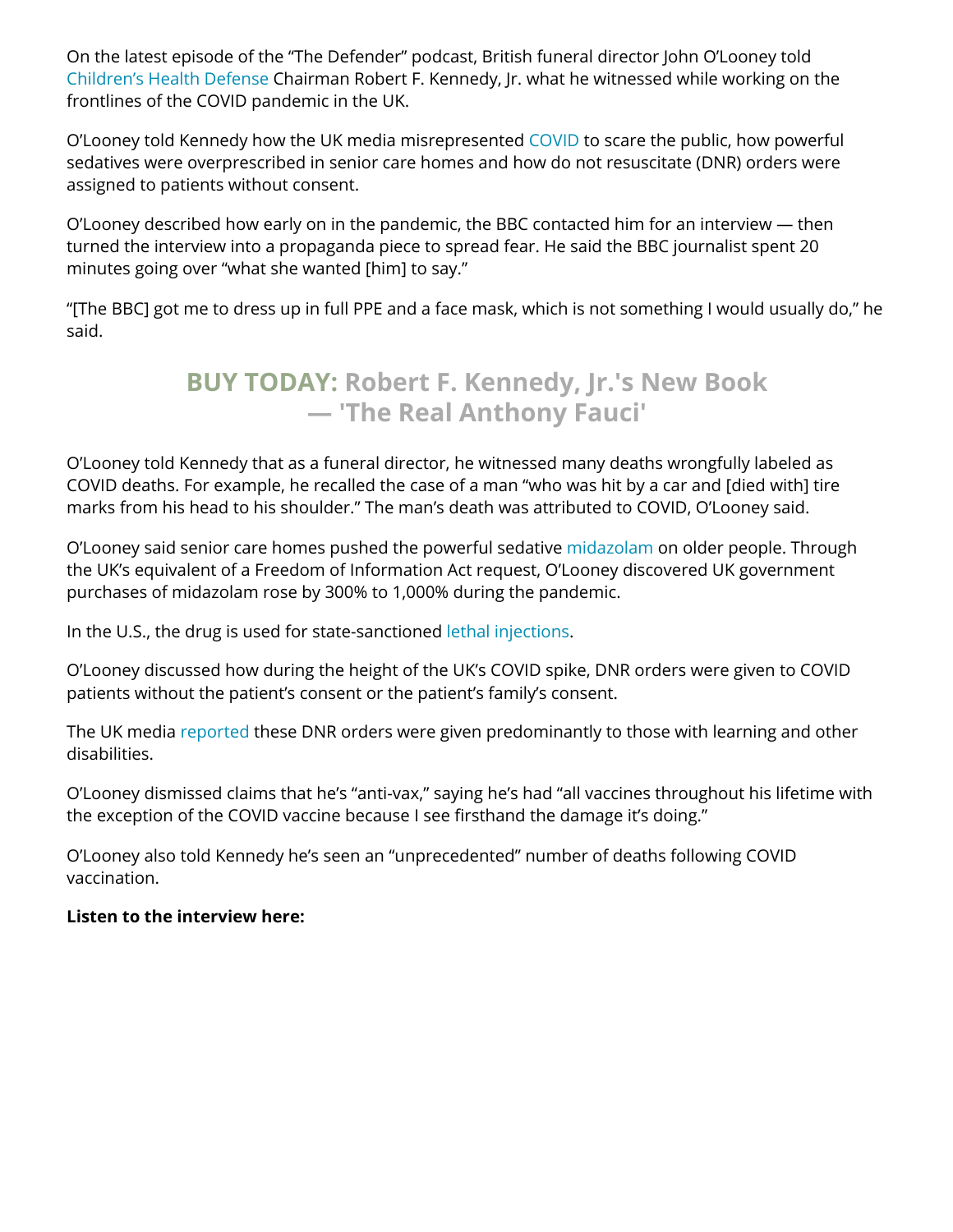

*The views and opinions expressed in this article are those of the authors and do not necessarily reflect the views of Children's Health Defense.*

# **Subscribe to The Defender - It's Free!**

First Name.. **Last Name.. Last Name..** 

Email..

**SIGN UP**

## **SUGGEST A [CORRECTION](https://childrenshealthdefense.org/suggest-a-correction/)**



#### **[Jeremy Loffredo](https://childrenshealthdefense.org/authors/jeremy-loffredo/)**

Jeremy Loffredo is a freelance reporter for The Defender. His investigative reporting has been featured in The Grayzone and Unlimited Hangout. Jeremy formerly produced news programs at RT America.

[Sign](https://childrenshealthdefense.org/about-us/sign-up/) up for free news and updates from Robert F. Kennedy, Jr. and the Children's Health Defense. CHD is planning many strategies, including legal, in an effort to defend the health of our children and obtain justice for those already injured. Your [support](https://childrenshealthdefense.org/about-us/donate/) is essential to CHD's successful mission.

[Republishing](https://childrenshealthdefense.org/uncategorized/re-publishing-guidelines/) Guidelines

## **Get FREE News & Updates!**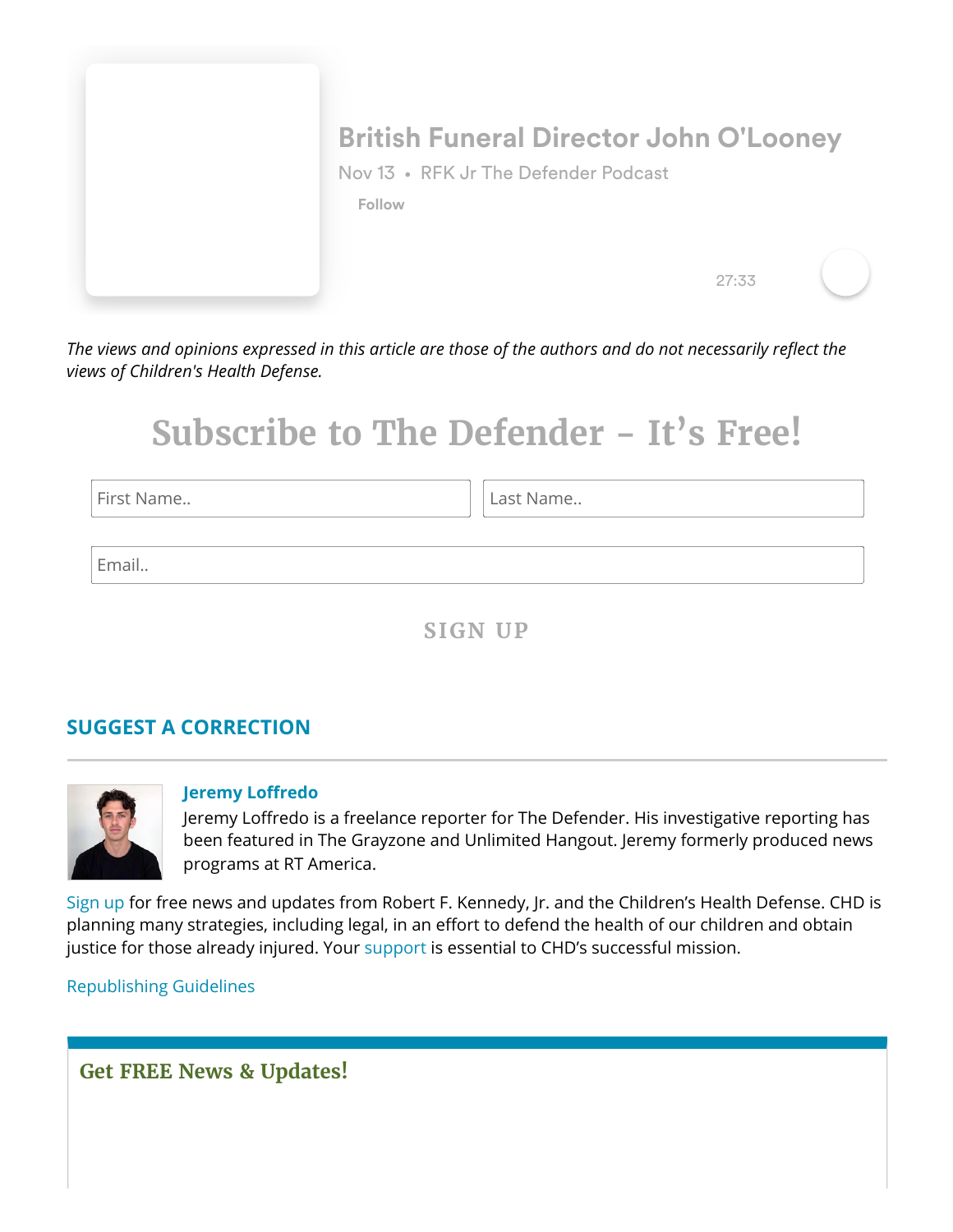| First Name | Last Name      |  |
|------------|----------------|--|
| Email      |                |  |
|            | <b>SIGN UP</b> |  |
|            |                |  |

You make the [difference.](https://childrenshealthdefense.org/about-us/donate) **[Donate](https://childrenshealthdefense.org/about-us/donate) Now**

### **[Latest](https://childrenshealthdefense.org/defender-news) News**



**Corporate Funding at Public [Universities Is Corrupting](https://childrenshealthdefense.org/defender/corporate-funding-public-universities-agribusiness/) the Sciences, Critics Warn**

M SEA

2020



**Exclusive: Forced to Get Vaccine to Remain on Lung Transplant List, [49-Year-Old](https://childrenshealthdefense.org/defender/bobby-amy-bolin-lung-transplant-dies-moderna-covid-vaccine/) Who Survived COVID Dies After Second Moderna Shot**



**Top ICU Doctor Suspended After Suing Hospital for Banning [Life-Saving](https://childrenshealthdefense.org/defender/paul-marik-lawsuit-hospital-remdesivir-ban-life-saving-drugs/) COVID Treatments**

[MORE](https://childrenshealthdefense.org/defender-news) NEWS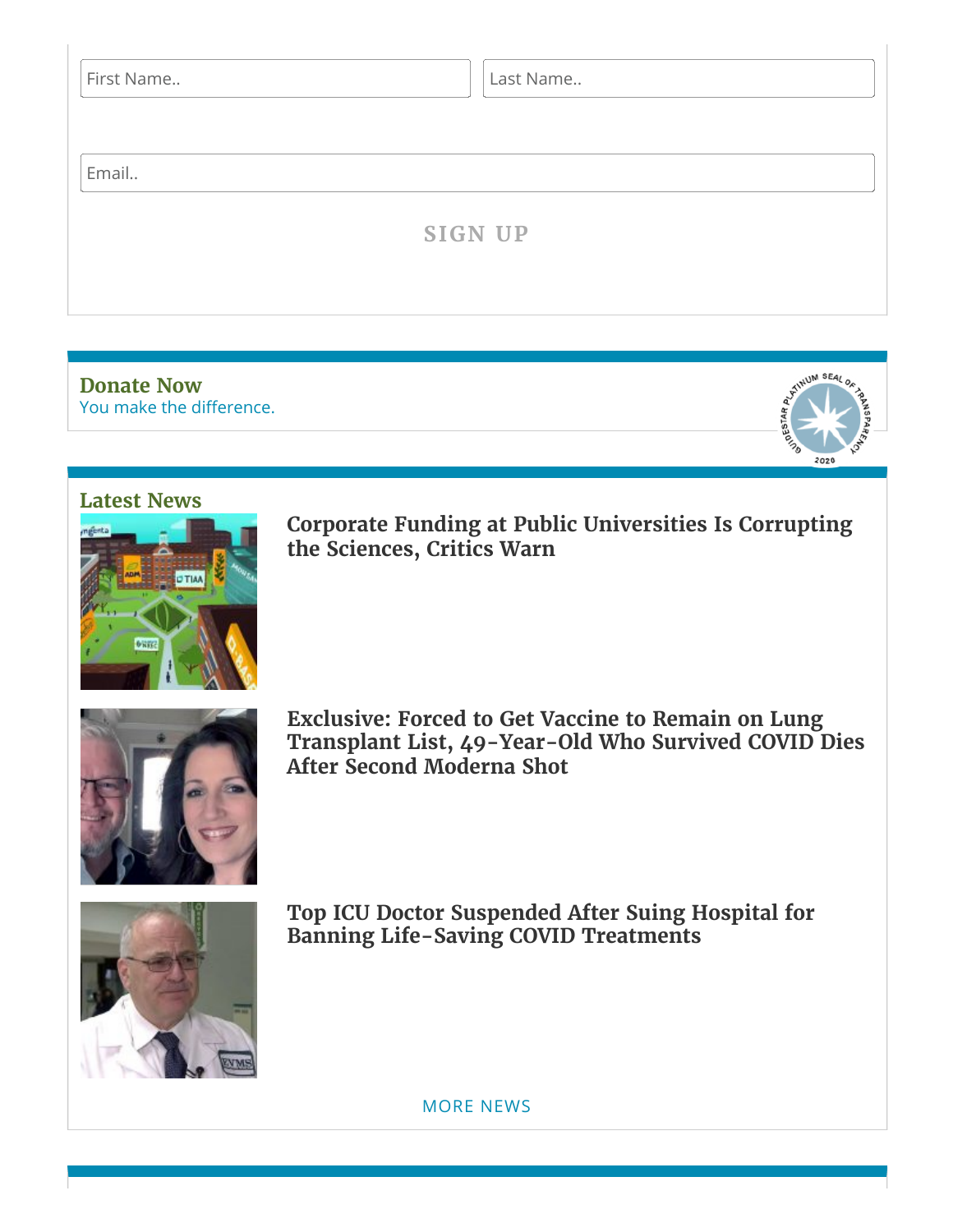### **[Latest](https://childrenshealthdefense.org/defender-views) Views**



**[Austrians Who](https://childrenshealthdefense.org/defender/kim-iversen-austrians-covid-vaccine-mandate/) Refuse COVID Vaccine Could Face Prison, Health Officials Warn**



**RFK, Jr. Tells The New [American:](https://childrenshealthdefense.org/defender/rfk-jr-alex-newman-fauci-gates-covid/) Fauci Has 'Dark History' That Must Be Exposed**



**RFK, Jr. in Milan: Under Global [Capitalism,](https://childrenshealthdefense.org/defender/rfk-jr-milan-global-capitalism-billionaires-monopolies/) There Are Only Two Classes — the Elite and Everyone Else**

MORE [VIEWS](https://childrenshealthdefense.org/defender-views)

## **Latest [Community](https://childrenshealthdefense.org/community)**



**[Community](https://live.childrenshealthdefense.org/community/community-calendar) Calendar: Upcoming Shows, Live Events and More!**



**'This Week' With Mary + Polly: Frozen [Vials Labeled](https://childrenshealthdefense.org/defender/chd-tv-mary-polly-bill-gates-smallpox-covid-vaccines-children/) 'Smallpox' Discovered at Vaccine Research Facility + More**